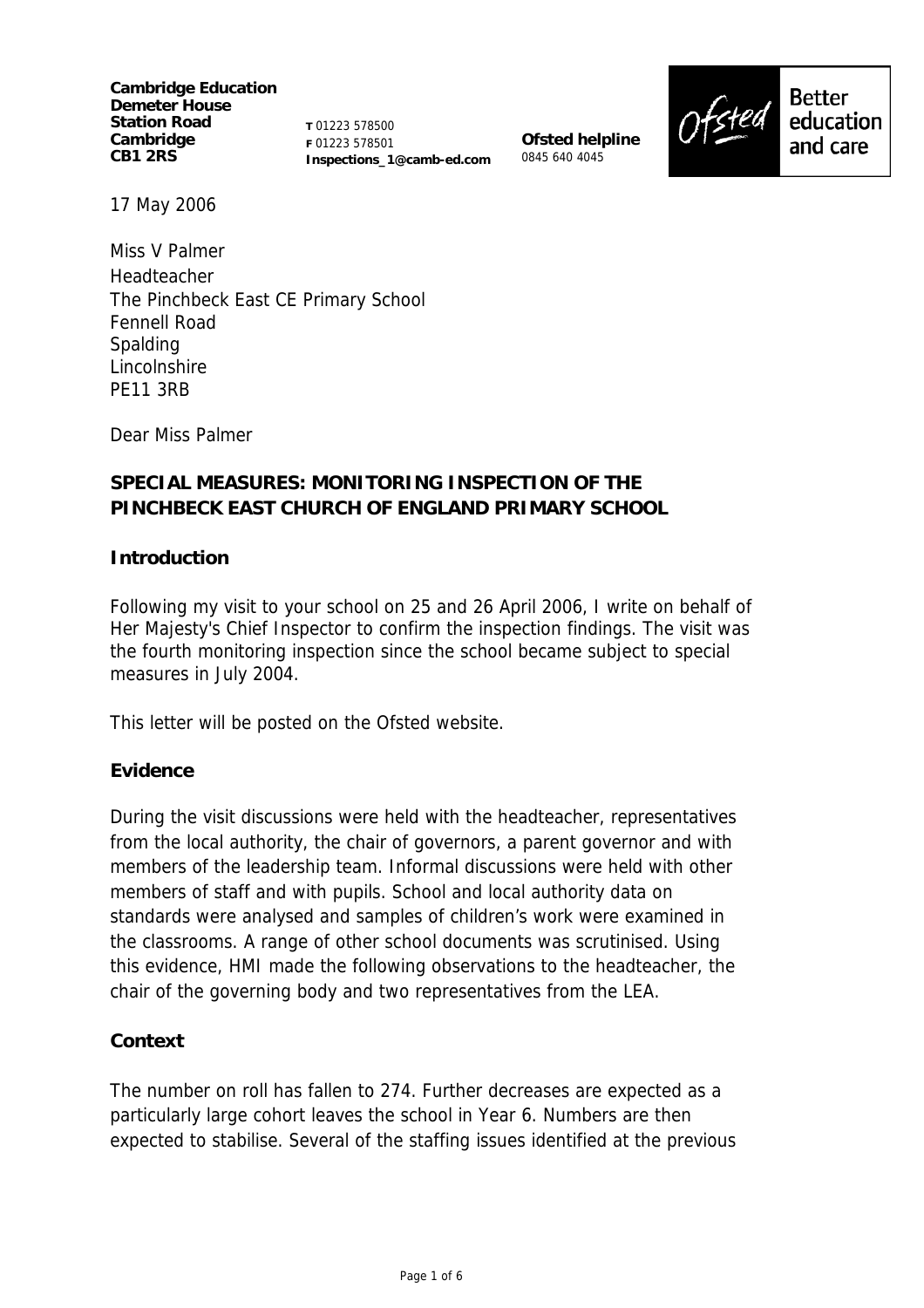visit have been resolved, but long and short term illnesses continue to cause discontinuity for a small number of classes. In anticipation of lower number on roll, the school has been through a process to adjust the numbers of teaching staff.

The school is seeking to appoint a permanent deputy headteacher for the new school year to replace the acting deputy headteacher upon her retirement from the current post. Other resignations and promotions have required a redistribution of several curricular responsibilities.

### **Achievement and standards**

The improvement in standards reported at the last visit has been maintained, but the progress which most children make is still not as good as it should be. The data on progress which the school now has collated shows this quite clearly. From their starting positions at the end of Year 2, children in Year 6 have made about one term's less progress overall than the average expected nationally. In other year groups progress is similar. There is still not enough consistently good quality teaching in all year groups and classes.

In discussion with individual children and from their written work it is evident that in the older age classes there are significant gaps in the children's mathematical knowledge and understanding. Number facts are insecure and they have weak strategies for tackling problems mentally. In a few classes much of the children's work in mathematics still relies too heavily on worksheets.

Writing has improved, but a significant proportion of children could write more if they had better opportunities and more was expected of them. The overuse of worksheets continues to hinder improvements in the quality of writing, handwriting and presentation. Handwriting too has improved, but the presentation of work particularly by the oldest children often lacks sufficient care.

Reading continues to be of a good standard and children have an affinity with books. There are few barriers to learning for the great majority of children in this respect and children have little problem in accessing work in the classroom. The re-furbished library is now being used with increasing regularity.

From work seen in children's books, standards in science are similar to that reported at the previous visit and are broadly in line with the standards expected for their ages. But there is little evidence of a high quality, regular and consistent practical approach to science.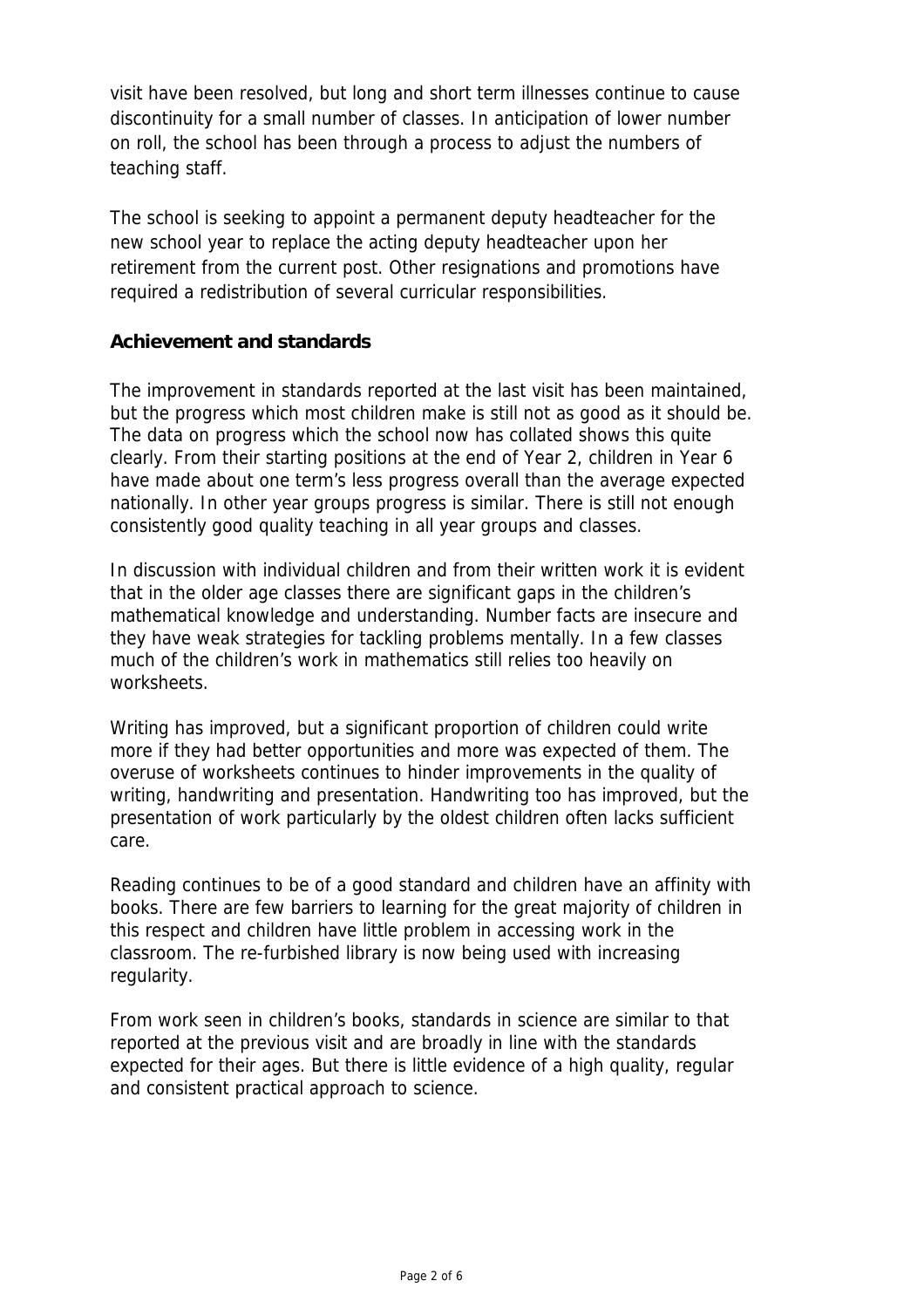There have been significant improvements in the assessing of children's attainment and progress. There is more rigour to the gathering and analysis of information to identify the weaknesses in children's learning. As a result the school is addressing some of the gaps through more precisely targeted help for individuals and groups. These children are now much better placed to achieve what they are capable of in end of year national assessments.

• Raise standards in writing across the school, particularly those of boys, and standards in science across the school: **progress has been satisfactory.**

# **Personal development and well-being**

Personal development and well-being continue to be of a high standard. The children enjoy school, have positive attitudes to learning and try hard. They say that they feel they are improving and the work is more demanding, but a minority of those spoken with feel they could do more.

Behaviour is very good in lessons and around school. Children are helpful polite and friendly. They work well together. They understand too their roles and responsibilities in the wider community and have fund-raised for purposes beyond their own school's needs. They contribute well to the local community through involvement in local cultural and sporting events.

The recently formed school council has given an important new dimension to the school as a community. Through this forum children are helping to make a difference to their school.

Relationships at all levels continue to be very good. Children are very well cared for and say they feel safe and secure.

# **Quality of provision**

Teaching and learning have improved and are broadly satisfactory overall. But too little teaching reaches the highest standards or sets children's imagination and enthusiasm alight.

The over-use of worksheets in a significant number of classes lends a routine and mundane conformity to work and places too few demands on children. Much better teaching is seen in the oral discourse between teachers and children. In this there is a sense of pace and purpose. Questions require children to think in giving answers or explanations. The quality of tasks particularly in writing, that follow these parts of the lesson are often disappointing.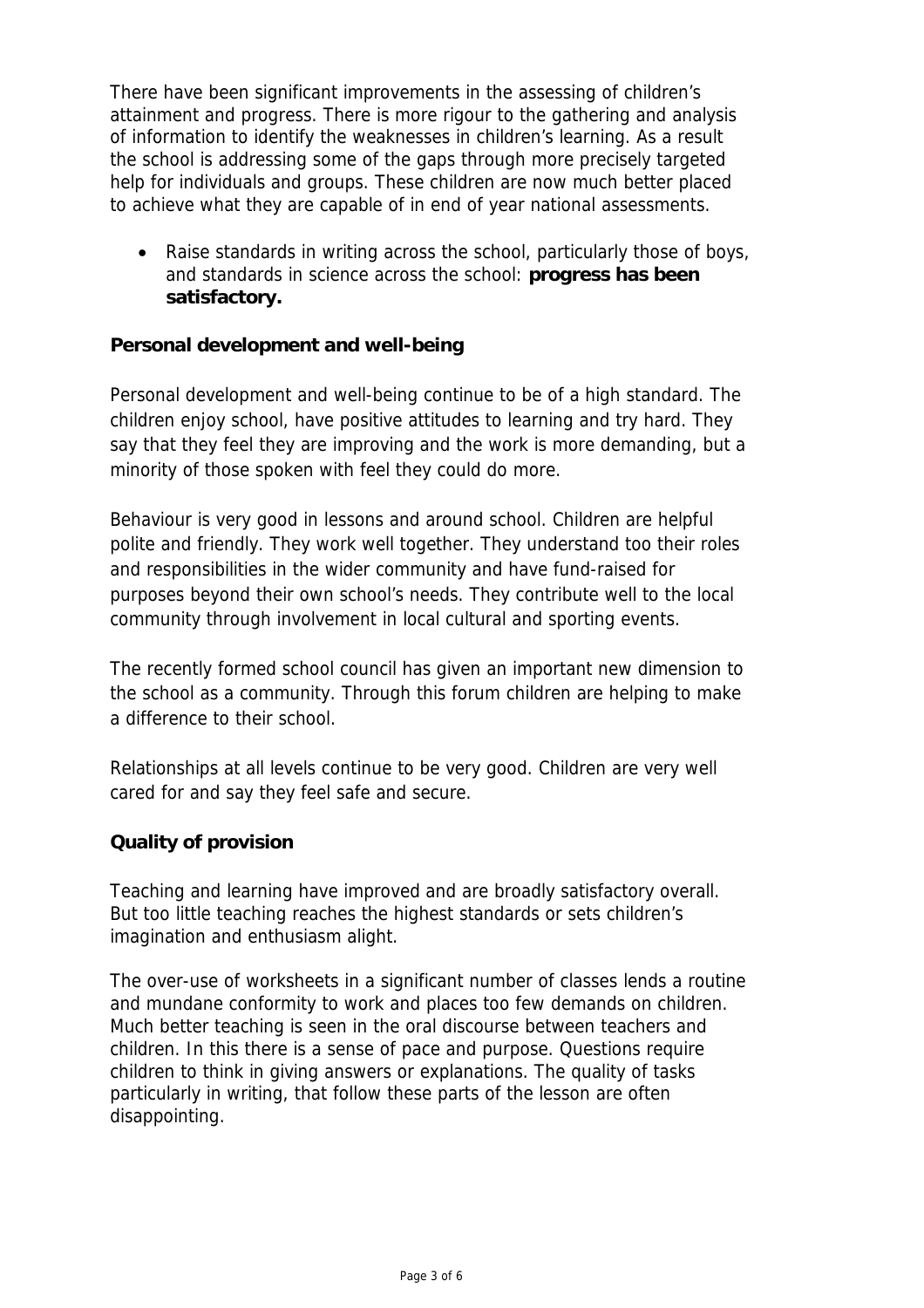Teachers are starting to use the targets for improvement identified for individuals. But this is inconsistent and reflects the variability in marking. In some classes and subjects marking is regular, detailed and helpful. In others it is superficial and does little to take children forward. Older children do however have a good understanding of the level at which they are working and how to improve to the next stage.

Teaching assistants provide valuable support and input for individuals and groups. Classrooms are bright and welcoming and the overall climate for learning is enhanced by many of the displays.

The school covers all the subjects required and adjustments to some aspects of the school day means that the time available is used satisfactorily. The improvements in developing children's knowledge of other cultures and beliefs which were stalled at the last visit have been given a new impetus. There is a greater emphasis on including particular visits and experiences within the curriculum and after school. The planned cultural week will afford good opportunities for children to learn about other religious beliefs and customs.

• Improve pupils' cultural development: **progress has been good** 

# **Leadership and management**

The headteacher has continued to build a very clear and accurate view of the school. Her evaluation of its strengths and weaknesses has sharply identified the shortcomings and what needs to be done. There is a strong determination shared by the senior staff and governors to make the necessary improvements.

A significant achievement has been the regaining of investors in people status at a time of uncertainty over staffing. The key necessities of rationalisation have been handled well and a difficult period for the school has been carefully negotiated. As a result, the school now has a staffing structure for the future that is much more appropriate to its size and needs. The budget deficit has been restored to one of financial balance and at the same time modest, but much needed improvements in resources have been achieved.

There have been regular formal checks on teaching and the main weaknesses identified and addressed through individual training and whole school briefings and workshops. Much has been done to improve the learning environment and significant further improvements are in hand.

The main success has been in establishing an accurate record of children's progress. This now provides staff at all levels with the information they need to address the current underachievement. It is clear that many children are not doing as well as they should, but the school now knows who they are and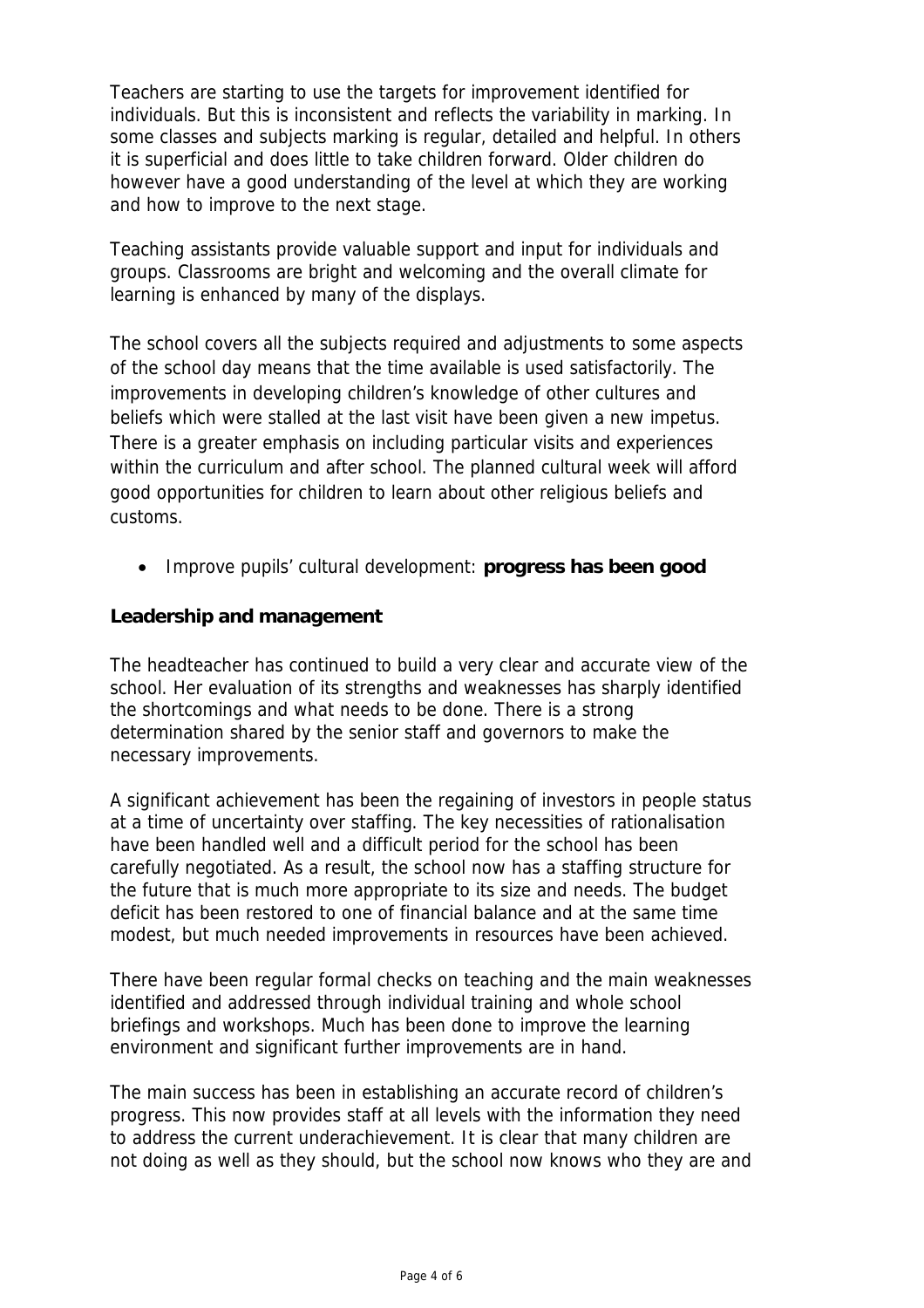in what areas they are underachieving. This has enabled more precise targeting of additional support. At the same time this better use of data has shown that the identification of children with learning difficulties is not as precise as it needs to be.

The school now has the management tools to provide teachers and subject leaders with the information and the challenge needed to ensure better progress in the future.

Another significant success has been in the improvement of communications and relationships. Parents now have more opportunities to be involved in their children's work through meetings and workshops. There are regular newsletters which keep parents abreast of developments and initiatives.

The governors continue to provide good support to the senior staff. They have endorsed the strong approach to reining in spending and finances are now much more secure. Their monitoring of the work of the school is good. They have improved their knowledge of the issues facing the school and are active partners in improvement.

Progress on the areas for improvement identified by the inspection in July 2004:

- Improve the leadership and management of the school and the work of the governing body: **progress has been good.**
- Establish whole school record keeping systems: **progress has been good.**

The school has a better capacity to improve. But it still faces some difficult times particularly as staffing structures are re-aligned. The rate of progress on improving teaching and learning still needs to accelerate. Many of the recent improvements such as better use of assessment need to be fully embedded in teachers' planning and evaluation of children's work.

# **External support**

The local authority has continued to provide good support for the school through training and regular checks on progress. This has been a key factor in the confidence with which senior management have addressed the problems facing the school.

#### **Main Judgements**

Progress since being subject to special measures is satisfactory.

Progress since previous monitoring inspection is satisfactory.